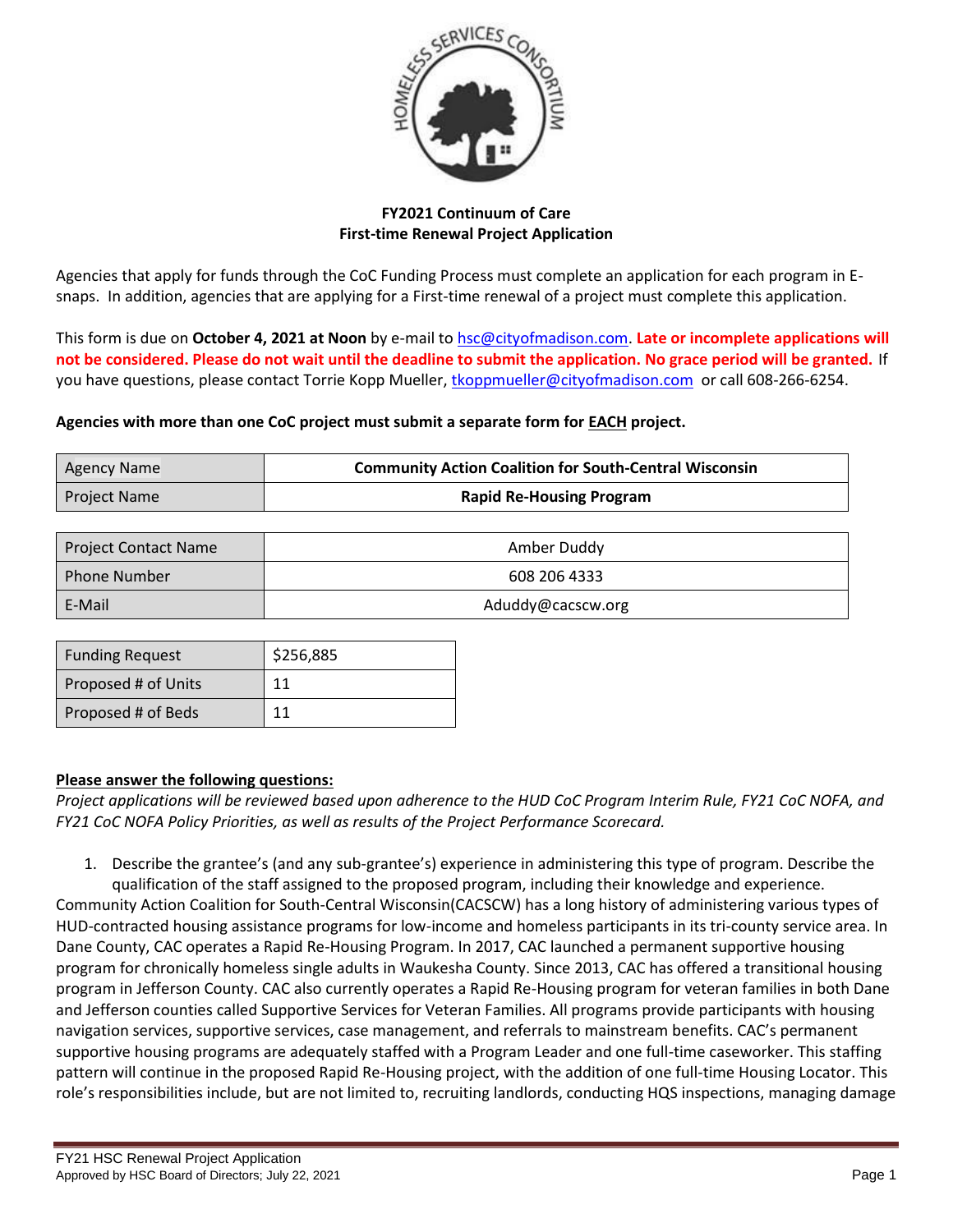mitigation, and becoming an expert on the issues and concerns of the local housing market. With a full-time Housing Navigator, the caseworkers will be better equipped to offering high-quality case management and stabilization services.

2. Please describe how your project takes proactive steps to minimize or overcome barriers to housing retention. As with CAC's current permanent supportive programs, CAC utilizes the Housing First approach to reduce financial and other barriers to housing. The Rapid Re-Housing program takes a comprehensive approach to assisting homeless participants in securing and maintaining permanent housing. To begin this process, new participants are identified and contacted through the CoC's Coordinated Entry system. Caseworkers will conduct needs assessments for case management and financial assistance and use harm reduction and trauma informed care, evidence-based strategies that both meets participants' needs and conserves program resources. In addition to program resources, other resources, like natural supports, community resources and participant resources, will be utilized to achieve self-sustaining housing. The Dane County Rapid Re-Housing program operates on a flat subsidy model. CAC provides 100% rental assistance for twelve months if the participant has zero income. If they do have income, CAC calculates the rent they pay. However, they will never put more than 30% of their income towards rent. Caseworkers use the Fair Market Rate for Dane County as a reference point to identify affordable housing. The goal of this model is to encourage program participants to save money during the duration of the program and increase their chances of staying in the rental unit after the program ends. Caseworkers also complete a budget with each household, a goal plan, and an exit plan that supports housing retention. CAC caseworkers remain engaged with program graduates with brief check-ins at 1 month, and 2-12 months post-exit. If any issues or concerns arise that threaten housing retention, information and referral services will be provided to re-stabilize participants' housing.

3. Was the program found to be in non-compliance with the written standards for the proposed program by the CoC from September 1, 2019-Present? If yes, describe the nature of the issue and how the issue has been addressed.

No.

4. Describe your agency's efforts to improve service quality and outcomes for the proposed program. Please include how you solicit and incorporate feedback from program participants.

With the hire of the new Executive Director in April of 2020, the agency is undergoing a major re-organization regarding agency-wide improvements. The personnel and policy procedures were recently revised and updated by an appointed committee and attorney to improve risk management. Additionally, a program called Results Oriented Management and Accountability (ROMA) was recently implemented. The program supports training and assistance for Community Action Agencies throughout the country, and helps to identify, measure, and record improved outcomes for participants.

CAC uses a "Risk Assessment" tool for any programmatic or administrative improvements to the agency. The organization completed a self-assessment in 2020 and has been making improvements accordingly. Each of CAC's divisions completes monthly and quarterly reports that include performance indicators and related narratives. The Executive Director reviews these program reports to ensure that programs are being implemented according to plans and are making adequate progress towards their outcome goals. These divisions also provide bi-monthly reports to the board of directors to keep them apprised of the program's progress.

Each CAC division has its own quality service improvement process. Divisions undergo situational assessment (SWOT) analysis on a regular basis. Each CAC division conducts participant surveys (whether formal or informal) to get feedback about CAC's services and to gather information about unmet needs. CAC also completes a formal needs assessment to identify unmet needs and gaps in services for low-income households in the community every three years.

Additionally, staff are encouraged to attend trainings and improve their knowledge and skills to better serve participants. Most recently, our staff was provided Implicit Bias training provided by the City of Madison. Case workers are provided various webinars centered on trauma informed care and motivational interviewing. Additionally, staff is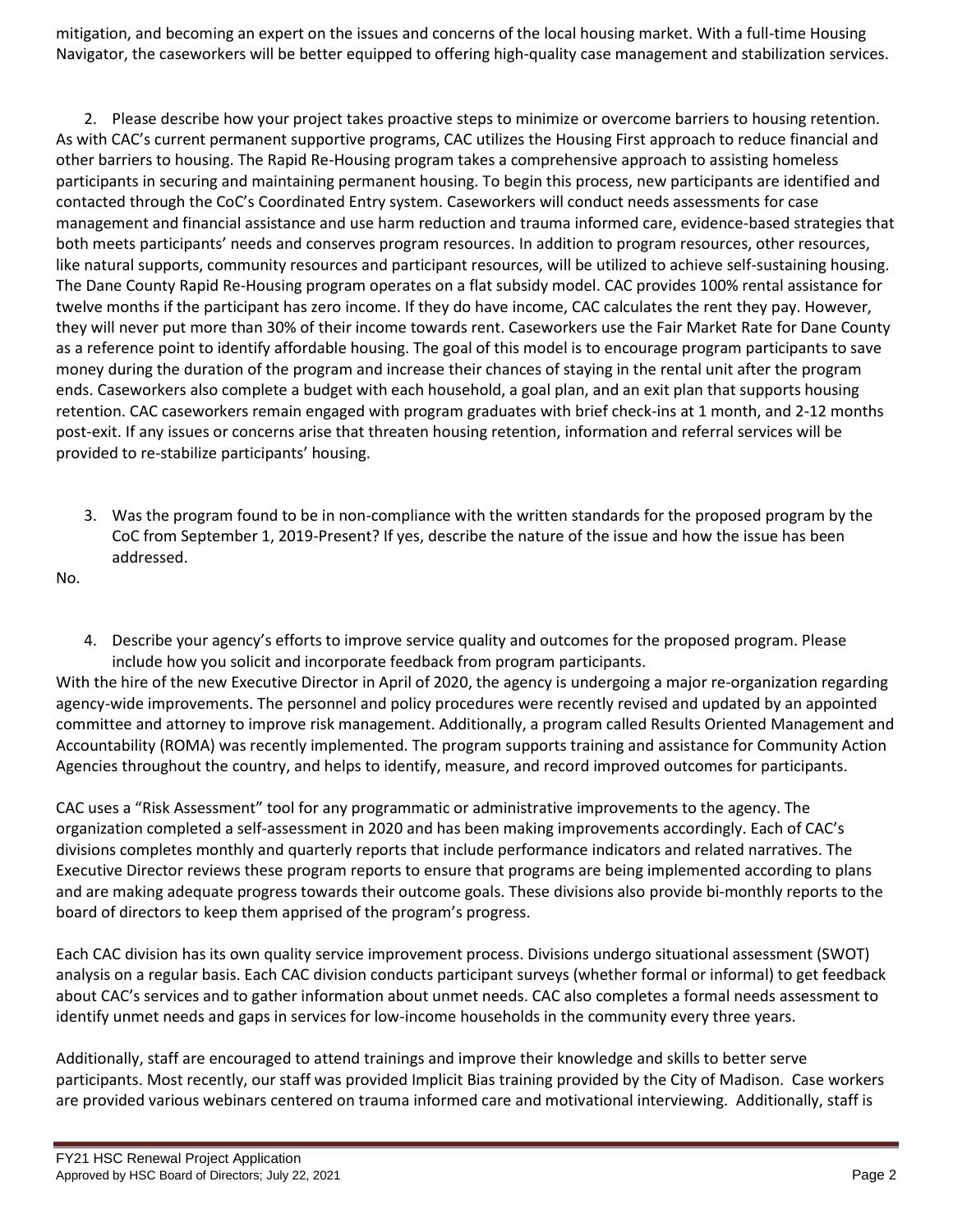encouraged to attend the annual Poverty Matters conference as well as to seek out other conferences and trainings they feel will assist them in the work they do.

Throughout all of CAC's programs, CAC is committed to quality data management, entering timely and accurate participant data into the Homeless Management Information System (HMIS) and submitting any programmatic and financial reports as required. CAC also uses an in-house customer relationship management database to track participant demographics, household composition, income, and case management activities. Data quality reports for all HUD-funded projects are completed multiple times per month. Data errors are corrected in accordance with CoC Program data standards.

5. Describe key partnerships your agency has established that have helped with implementation of this project. CAC has developed and maintained a diverse and well-rounded approach to the problem of homelessness in Dane County. The organization is an active member of local coalitions Dane County Continuum of Care (CoC) and its membership group the Homeless Services Consortium (HSC). Together, the experience and diversity of CAC programs have helped to increase the agency's capacity and knowledge necessary to truly make a difference in the lives of many low-income Dane County residents.

6. What percentage of staff members working for this program identify as Black, Indigenous or a Person of Color? (Info only, to be scored in FY22)

25%

7. How does this program work against systematic racism and other structures of oppression? (Info only, to be scored in FY22)

CAC acknowledges the intersection between racial inequality and socioeconomic status. Because of this intersection, many marginalized populations are disproportionally affected by poverty. CAC aims to help those marginalized communities by providing support so they can become self-sufficient. The Rapid Re-Housing Program is designed to empower participants and give them agency. CAC implemented a program and policy committee that reviews procedures and policies bi-annually with the effort to promote equity. Staff routinely attend trainings and seminars to stay informed about racial inequality, unconscious bias, and other issues they may face. Case management services are provided in neighborhood-based locations in Dane County to promote easier access to services instead of one location. CAC collaborates with various agencies, schools, and the Homeless Services Consortium with the desire to stay aware of identified trends, changes and needs in our community.

8. How is this program and its practices culturally responsive to the population(s) who participate? (Info only, to be scored in FY22)

CACSCW has a long hisory of engaging and mobilizing the community around civil rights, social justice and equity. Founded out of the Johnson Administration's war on poverty, the first several executive directors were leaders in local civil rights efforts. This sense of importance continues, as does our efforts to combat poverty through polices that level the playing field for families of color across our community. CACSCW will ensure the program is culturally responsive by intentionally hiring case worker who represent and come from our target population. This includes staff who are bilingual, and live and work in Dane County.

Additionally, our team will be conducting a youth photovoice project with young people to better understand their perspective of Dane County in terms of health and social/economic equity. For this project, youth will receive a stipend over the summer to take pictures of and tell stories about the need of their community. This project will be embedded into to the parent/child communication work shop. CACSCW also has intentional cultural competency efforts built through-out our agency. One third of our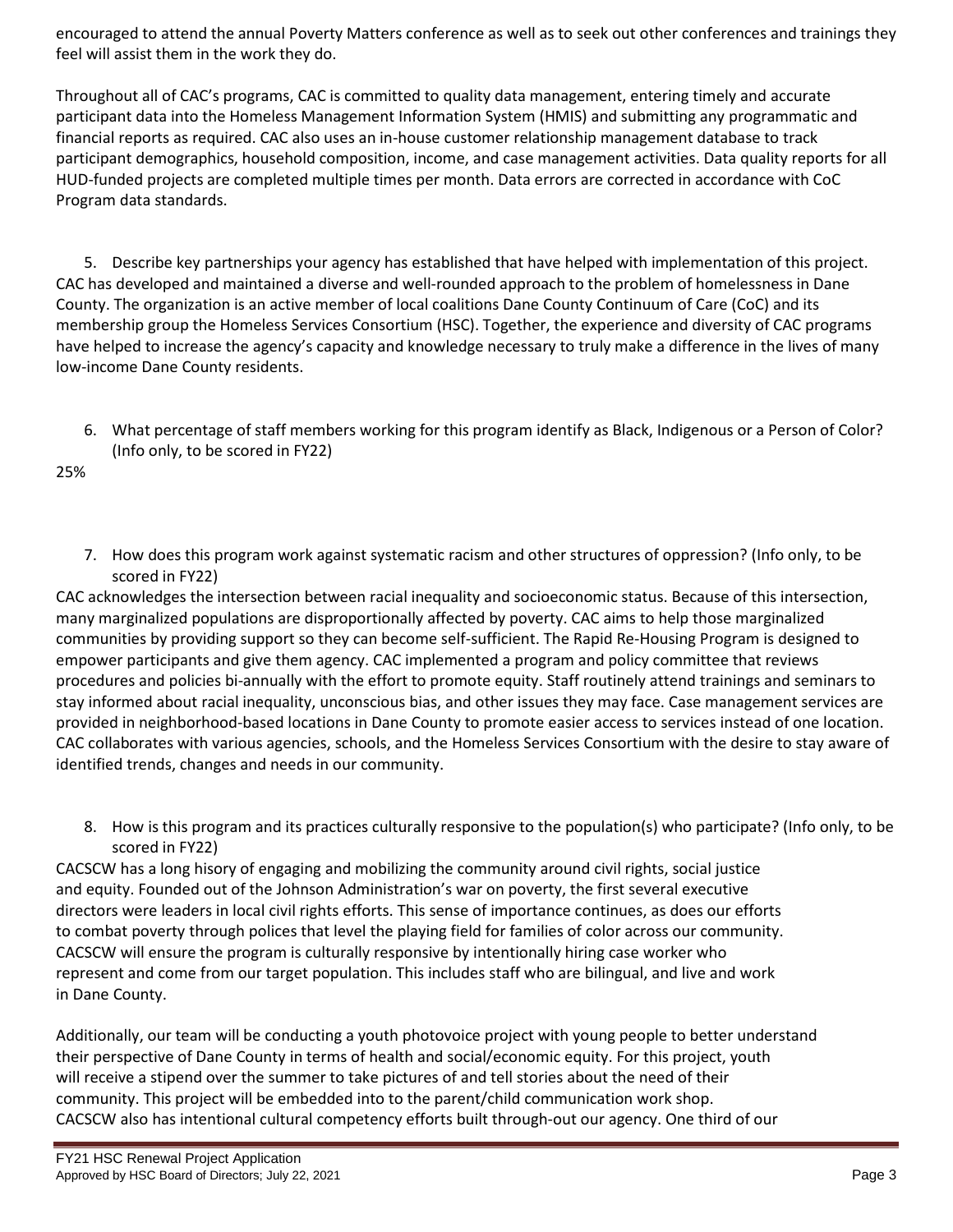16 person board are individuals with lived experience in poverty, and one committee is charged with approving new programs and efforts of the agency on a monthly basis.

# **Alignment with Housing First Principles**

1) Please attach your agency and/or project written policies or procedures that **clearly demonstrate participants are NOT SCREENED OUT based on the following criteria**, and indicate the document and page number where the panel can find each provision**.** 

**Please Note: if a policy or procedure applies to all CoC-funded projects or agency-wide, you may submit one copy per agency. If you have different policies or procedures for different projects or project types, submit one copy of each relevant policy and specify to which project or projects each one applies.**

|                                    | <b>Name of Document/File</b> | Page          | Name of Project(s)  |
|------------------------------------|------------------------------|---------------|---------------------|
|                                    |                              | <b>Number</b> | (or "All Projects") |
| Having too little or no income     | <b>CAC Program Guide</b>     | 4             | All Projects        |
| Active, or history of, substance   | <b>CAC Program Guide</b>     | 4             | All Projects        |
| use or a substance use disorder    |                              |               |                     |
| Having a criminal record *         | <b>CAC Program Guide</b>     | 4             | All Projects        |
| History of domestic violence       | <b>CAC Program Guide</b>     | 4             | All Projects        |
| (e.g., lack of a protective order, |                              |               |                     |
| period of separation from          |                              |               |                     |
| abuser, or law enforcement         |                              |               |                     |
| involvement)                       |                              |               |                     |

\*1A) Please note if there are specific criminal records the program denies for, what they are and the reason for denial.

2) Please attach your agency and/or project written policies or procedures that **clearly demonstrate participants are NOT TERMINATED from the program for the following reasons**, and indicate the document and page number where the panel can find each provision.

**Please Note:** if a policy or procedure applies to all CoC-funded projects or agency-wide, you may submit one copy per agency. If you have different policies or procedures for different projects or project types, submit one copy of each relevant policy and specify which project or projects each one applies to.

|                                                  | <b>Name of Document/File</b> | Page<br><b>Number</b> | Name of Project(s)<br>(or "All Projects") |
|--------------------------------------------------|------------------------------|-----------------------|-------------------------------------------|
| Failure to participate in<br>supportive services | <b>CAC Program Guide</b>     | 44                    | All Projects                              |
| Failure to make progress on a<br>service plan    | <b>CAC Program Guide</b>     | 44                    | All Projects                              |
| Loss of income or failure to<br>improve income   | <b>CAC Program Guide</b>     | 44                    | All Projects                              |
| Being a victim of domestic<br>violence           | <b>CAC Program Guide</b>     | 44                    | All Projects                              |

#### **Information Only**

1. What has been the most significant challenge in implementing this program?